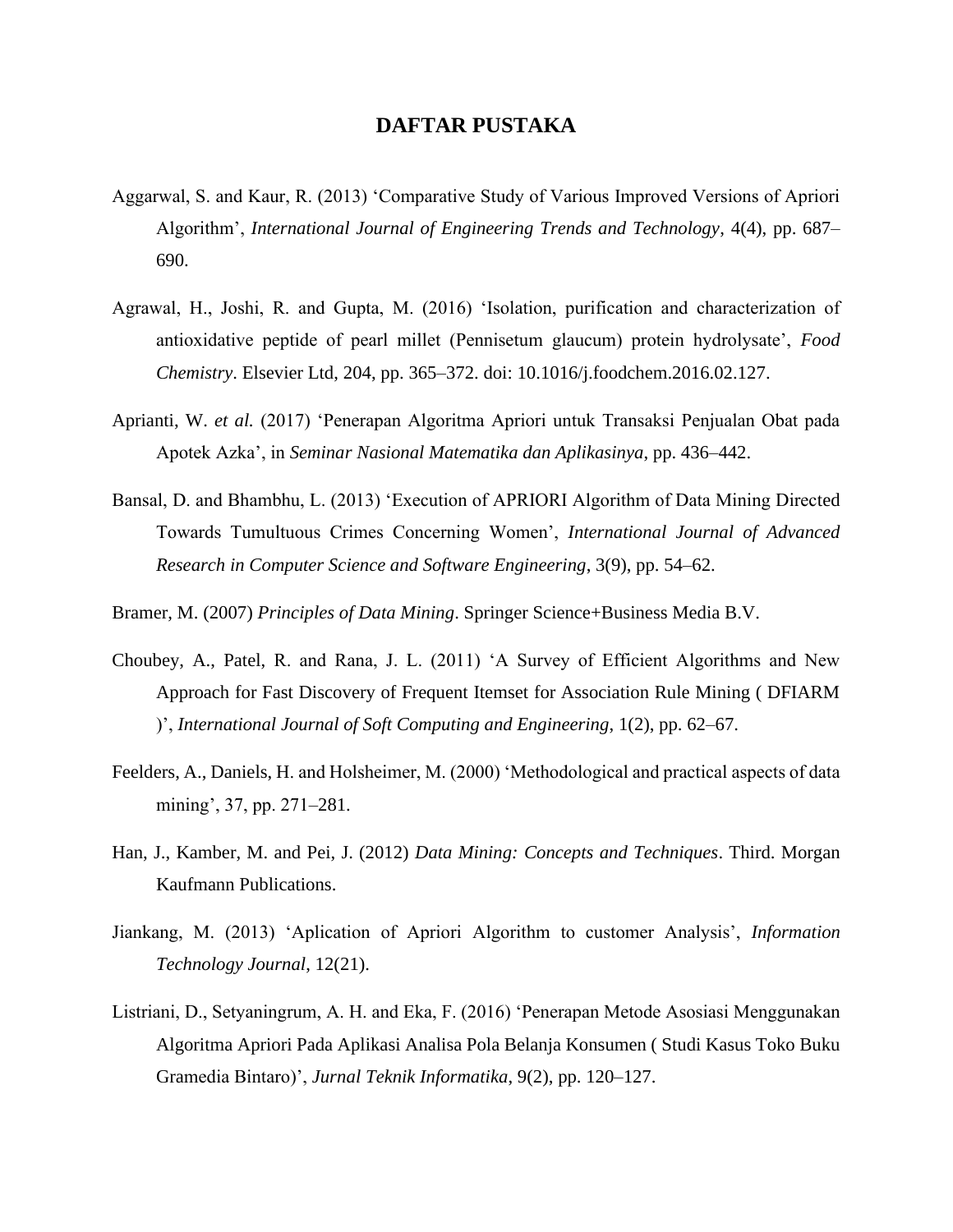- Nurwigati, H. K. (2018) 'Penasaran Berapa Jumlah Kedai Kopi di Jogja?', *Harian Jogja.com*, 3 March, pp. 1–4.
- Patill, S. D., Deshmukh, R. R. and Kirange, D. K. (2016) 'Adaptive Apriori Algorithm for Frequent Itemset Mining', in *Proceedings of the SMART 5th International Conference on System Modeling & Advancement in Research Trends*, pp. 7–13.
- Prabhu, S. and Venatesan, N. (2007) *Data Mining and Warehousing*. New Age International Publishers.
- Santoso, H., Hariyadi, I. P. and Prayitno (2016) 'Data Mining Analisa Pola Pembelian Produk Dengan Menggunakan Metode Algoritma Apriori', in *Seminar Nasional Teknologi Informasi dan Multimedia*, pp. 19–24.
- Sari, Y. N. I., Triayudi, A. and Sholihati, I. D. (2019) 'Implementation of Data Mining to Predict Food Sales Rate Method using Apriori', *International Journal of Computer Application*, 178(35), pp. 22–28.
- Sianturi, F. A. (2018) 'Penerapan Algoritma Apriori untuk Penentuan Tingkat Pesanan', *Jurnal Mantik Penusa*, 2(1), pp. 50–57.
- Syahdan, S. Al and Sindar, A. (2018) 'Data Mining Penjualan Produk Dengan Metode Apriori Pada Indomaret Galang Kota', *Jurnal Nasional Komputasi dan Teknologi Informasi*, 1(2). doi: 10.32672/jnkti.v1i2.771.
- Tampubolon, K. *et al.* (2013) 'Implementasi Data Mining Algoritma Apriori Pada Sistem Persediaan Alat-Alat Kesehatan', *Informasi dan Teknologi Ilmiah*, 1(1), pp. 93–106.
- Yanto, R. and Khoiriah, R. (2015) 'Implementasi Data Mining dengan Metode Algoritma Apriori dalam Menentukan Pola Pembelian Obat', *Citec Journal*, 2(2), pp. 102–113.
- Aggarwal, S. and Kaur, R. (2013) 'Comparative Study of Various Improved Versions of Apriori Algorithm', *International Journal of Engineering Trends and Technology*, 4(4), pp. 687– 690.
- Agrawal, H., Joshi, R. and Gupta, M. (2016) 'Isolation, purification and characterization of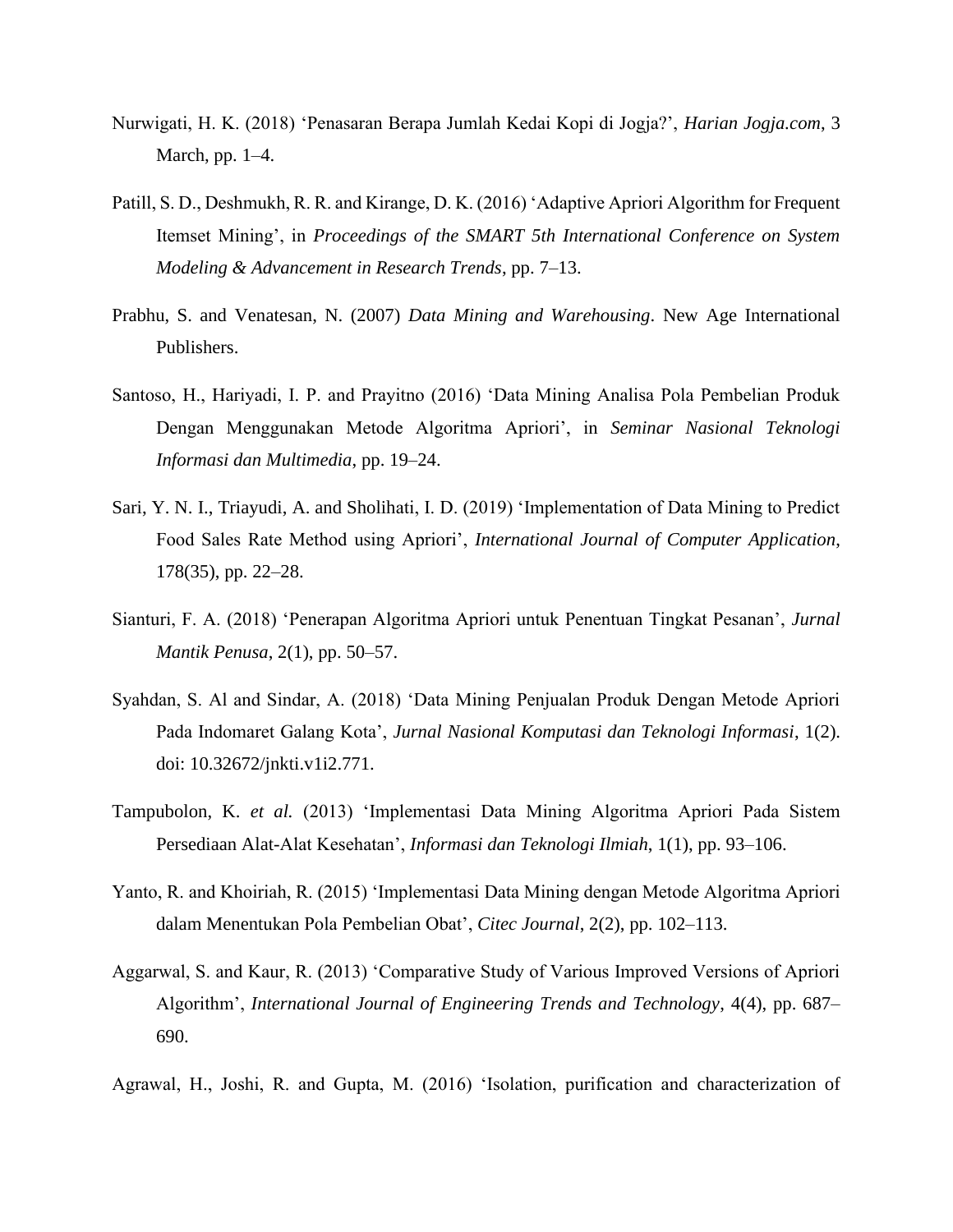antioxidative peptide of pearl millet (Pennisetum glaucum) protein hydrolysate', *Food Chemistry*. Elsevier Ltd, 204, pp. 365–372. doi: 10.1016/j.foodchem.2016.02.127.

- Aprianti, W. *et al.* (2017) 'Penerapan Algoritma Apriori untuk Transaksi Penjualan Obat pada Apotek Azka', in *Seminar Nasional Matematika dan Aplikasinya*, pp. 436–442.
- Bansal, D. and Bhambhu, L. (2013) 'Execution of APRIORI Algorithm of Data Mining Directed Towards Tumultuous Crimes Concerning Women', *International Journal of Advanced Research in Computer Science and Software Engineering*, 3(9), pp. 54–62.
- Bramer, M. (2007) *Principles of Data Mining*. Springer Science+Business Media B.V.
- Choubey, A., Patel, R. and Rana, J. L. (2011) 'A Survey of Efficient Algorithms and New Approach for Fast Discovery of Frequent Itemset for Association Rule Mining ( DFIARM )', *International Journal of Soft Computing and Engineering*, 1(2), pp. 62–67.
- Feelders, A., Daniels, H. and Holsheimer, M. (2000) 'Methodological and practical aspects of data mining', 37, pp. 271–281.
- Han, J., Kamber, M. and Pei, J. (2012) *Data Mining: Concepts and Techniques*. Third. Morgan Kaufmann Publications.
- Jiankang, M. (2013) 'Aplication of Apriori Algorithm to customer Analysis', *Information Technology Journal*, 12(21).
- Listriani, D., Setyaningrum, A. H. and Eka, F. (2016) 'Penerapan Metode Asosiasi Menggunakan Algoritma Apriori Pada Aplikasi Analisa Pola Belanja Konsumen ( Studi Kasus Toko Buku Gramedia Bintaro)', *Jurnal Teknik Informatika*, 9(2), pp. 120–127.
- Nurwigati, H. K. (2018) 'Penasaran Berapa Jumlah Kedai Kopi di Jogja?', *Harian Jogja.com*, 3 March, pp. 1–4.
- Patill, S. D., Deshmukh, R. R. and Kirange, D. K. (2016) 'Adaptive Apriori Algorithm for Frequent Itemset Mining', in *Proceedings of the SMART 5th International Conference on System Modeling & Advancement in Research Trends*, pp. 7–13.
- Prabhu, S. and Venatesan, N. (2007) *Data Mining and Warehousing*. New Age International